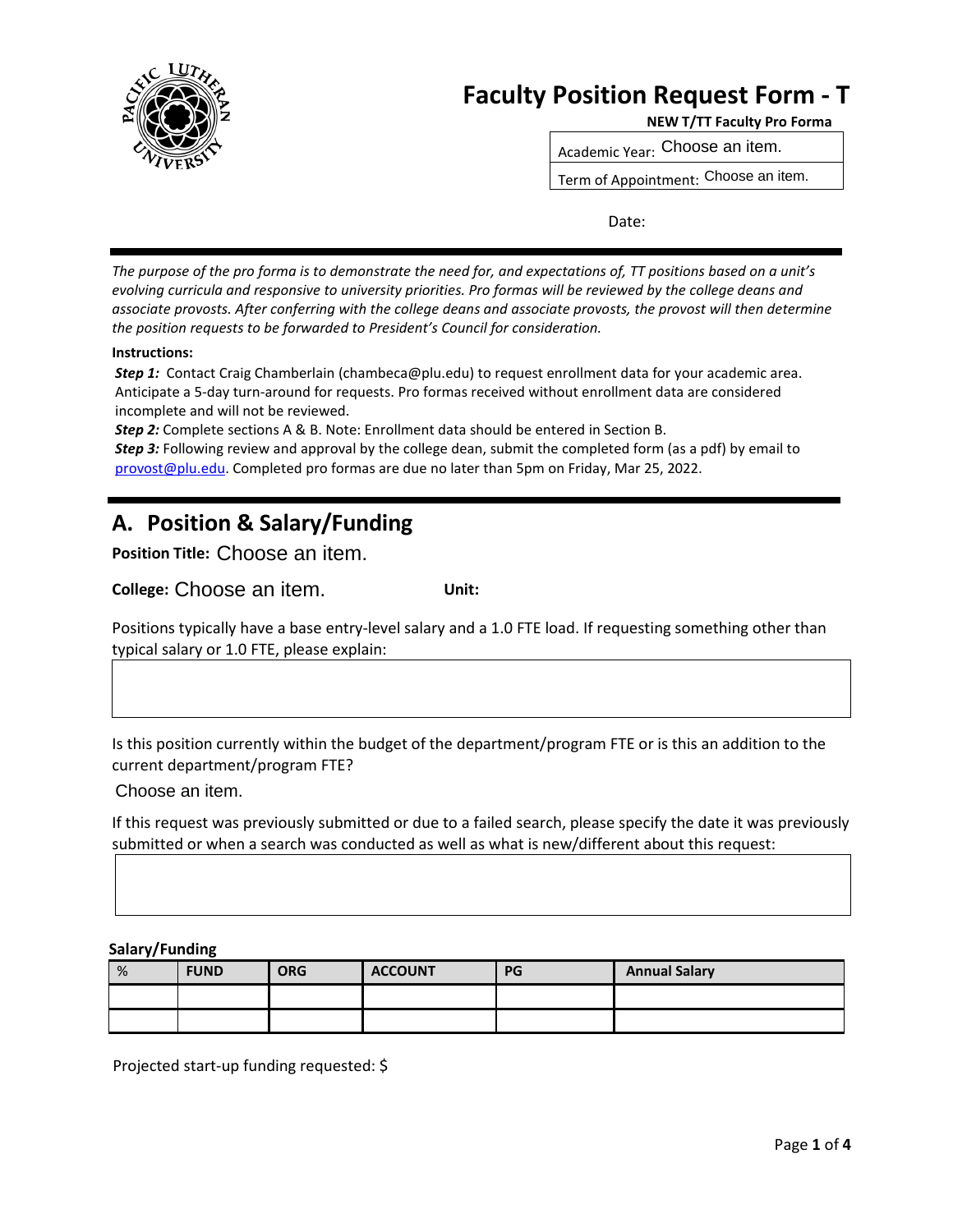# **B. Curricular Goals/Plans, Courses, & Enrollment Context**

### **Curricular Goals/Plans**

Describe the unit's curricular goals/plans and how this hire will contribute to and/or advance them. It is expected that these goals/plans and hire will also directly contribute to the university's priority to "continue to evaluate, update, and revise curricula for Black and Brown students to see and experience themselves in learning and in the community at PLU, and to decenter whiteness as a default in oncampus life" from th[e Seven Actions for Institutional Equity and Anti-Racism at PLU?](https://www.plu.edu/diversity-inclusion/seven-actions/)

For example, if a hire with expertise in organic chemistry is needed, the unit might search for someone whose teaching and/or research interests address the impacts of chemistry in diverse and/or global contexts. A position description that is directly seeking such candidates could attract applicants who look at how the values that humans have attributed to certain specific organic chemical compounds (sugar, natural products from spices, morphine, cocaine, cellulose [in cotton], petroleum, rubber, caffeine, etc.) have been primary economic driving forces for slavery, colonialism, and environmental exploitation in tropical areas. It could also attract an applicant who addresses how the body of knowledge developed by indigenous peoples about plants and fungi with medicinal properties throughout the world has directly informed the development of pharmaceuticals and other treatments for illnesses and chronic diseases.

Most professional organizations have initiatives to diversify the curriculum and/or professoriate; consulting them may also be helpful in crafting the unit's curricular goals/plans so that they contribute to PLU's commitments for institutional equity and anti-racism.

#### **Courses**

List the specific courses, including new courses, this position would teach that reflect the curricular goals stated above:

List any other course(s) this position would regularly teach, as reflected in the unit's two-year course cycle. Attach an up-to-date two-year course cycle to this form: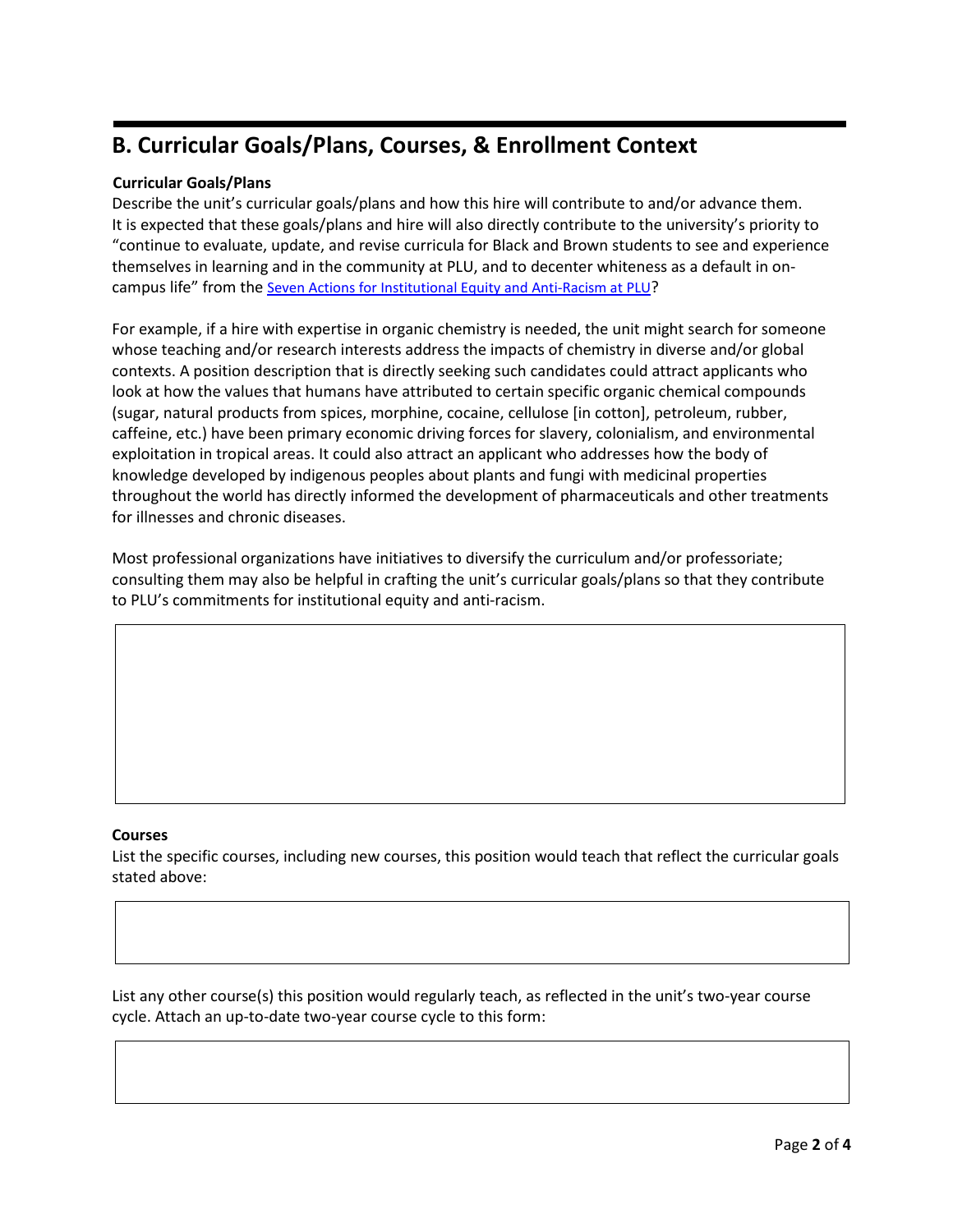It is expected that all new undergraduate hires will increase or sustain current unit contributions to FYEP, IHON, and/or specific IDIS programs. Please identify one or more courses this hire will contribute to these programs. If this position will free up other faculty in a unit to contribute to FYEP, IHON and/or specific IDIS programs, please identify who will be made available and what course(s) they will teach. (It is anticipated that the attached two-year course cycle will reflect this information.)

If the teaching load is anticipated to be less than six courses/year, please explain.

#### **Enrollment Context**

Drawing on data provided by the Office of the Provost, provide a justification for the position based on recent past and projected future demographic and enrollment trends in your unit. (Enrollment data should be included here. Provide any specialization and/or accreditation considerations, as needed.)

| Submitted by:                      |  |
|------------------------------------|--|
| Date:                              |  |
| Signature:                         |  |
|                                    |  |
| <b>Reviewed &amp; Approved by:</b> |  |
| <b>College Dean:</b>               |  |
| Date:                              |  |
| Signature:                         |  |
|                                    |  |